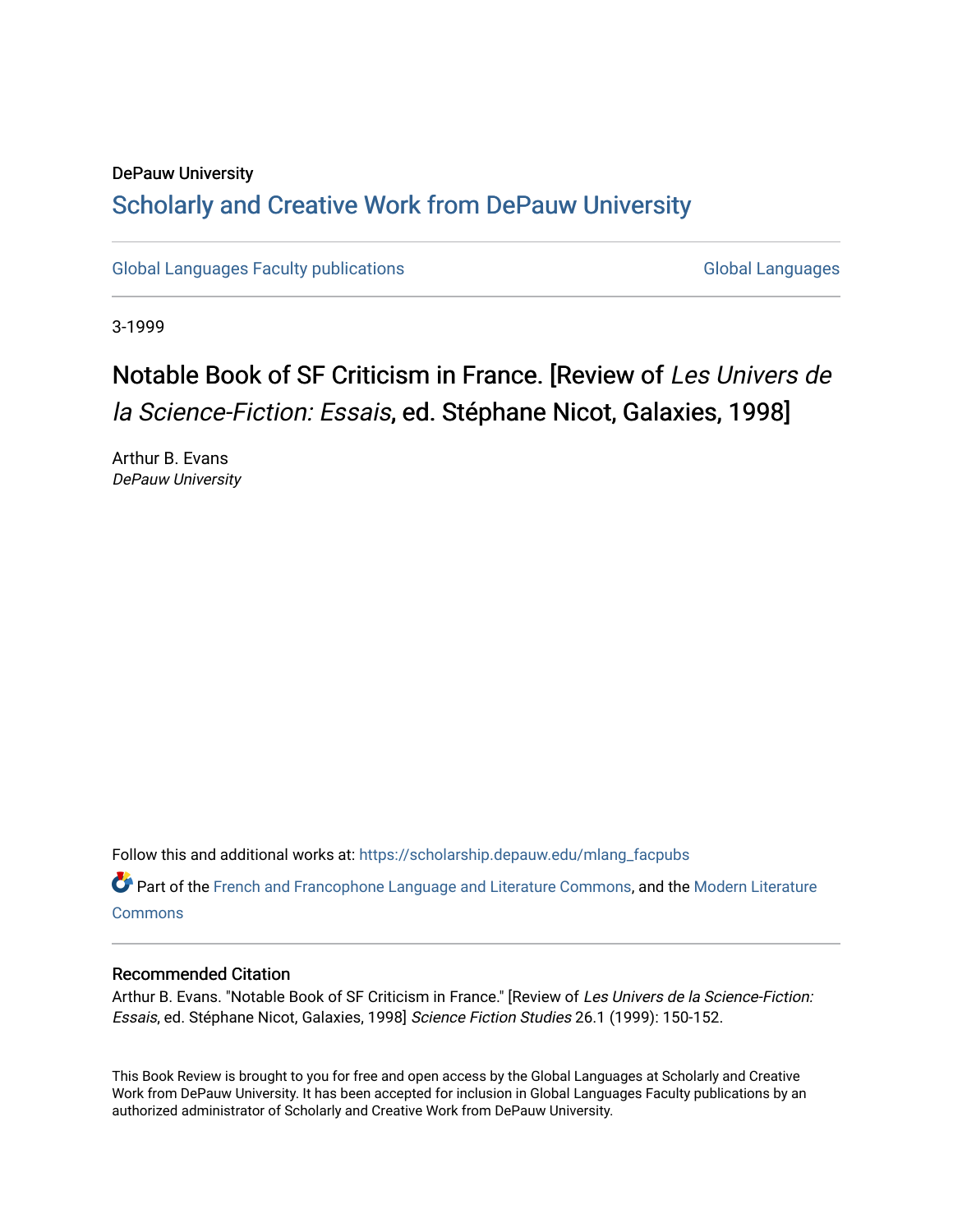## **Science Fiction Studies**

**#77 = Volume 26, Part 1 = March 1999**

**Stéphane Nicot, ed.** *Les Univers de la Science-Fiction: Essais* **(supplement to the sf magazine** *Galaxies* **#8 [March 1998]). April 1998. 222 pp. 70 French francs/10.7 euros, paper.**

**This collection of twelve essays on science fiction by several well-known French sf scholars is noteworthy because it provides a glimpse into the current "institutional" status of the sf genre in France. According to its editor, this publication represents a concerted effort to establish a venue for learned sf criticism within the francophone university system—where sf has traditionally had difficulty in being accepted as a legitimate object of literary study. As he explains (my translation):**

**Contrary to its status in Anglo-Saxon countries, where science fiction now enjoys a growing institutional recognition, France still remains "open territory" for this genre which could well become—as Dan Simmons recently described it in an interview for***Galaxies***—one of the possible futures for modern literature.**

**The French university today voluntarily embraces the study of those various forms of literature descending from** *Dracula***, but the study of sf still remains essentially suspect.... A strong polarization has developed between the specialists of sf—who, in the face of this disdain by the "establishment," exhibit an invigorating if sometimes undisciplined passion and this institution of cultural legitimation called Academe. The former enclose themselves in a kind of ghetto logic; the latter hide behind their outdated notion of "paraliterature." Given these conditions, one can understand why serious study of sf has been slow to develop, especially in comparison to other countries like the United States or Canada.**

**It is to begin to remedy this regrettable situation that, starting in the spring of 1999 and every other year thereafter, an international university conference will take place in Nancy under the direction of Jean-Marc Gouanvic (professor at Concordia University in Montréal and founder of the sf journal** *imagine...***). The proceedings of this conference will be published regularly.**